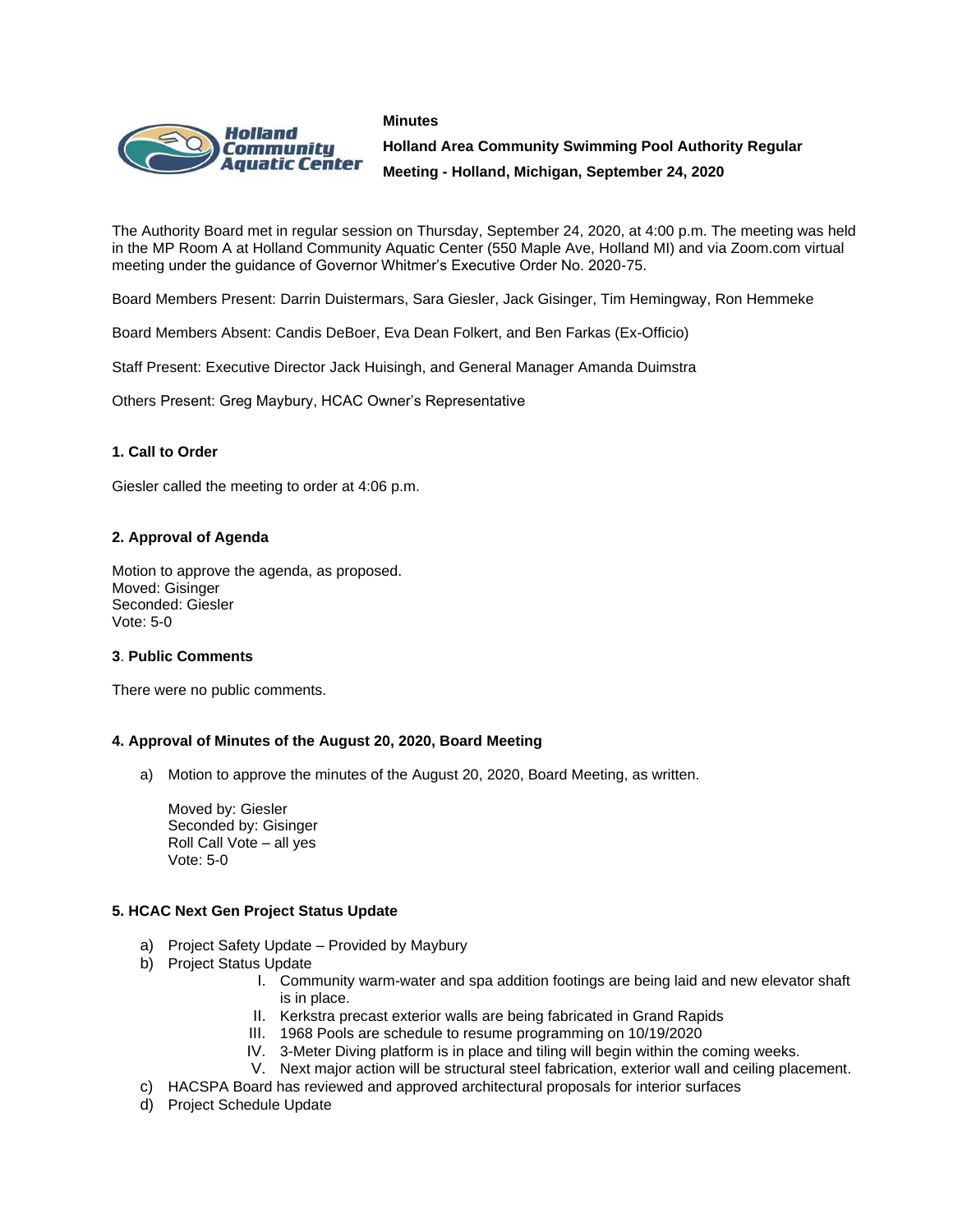# **6. HCAC Foundation**

- a) HCAC Foundation Goal is \$3 million
	- i. Fundraising commitment status update
		- Campaign: \$1,147, of \$3 million goal
		- Endowment: \$300,000
	- ii. Motion to approve donor names as provided by the Foundation: Thompson Family, Beebe, Tews, Hemingway, DiGuiseppe, Ferrel

Moved: Hemingway Seconded: Giesler Vote – Roll Call, All Yes Vote: 5-0

# **7. HACSPA Executive Committee**

,

Giesler provided an update on Executive Committee activities, as follows:

- a) HACSPA Board Committee Appointments Motion to remove Duistermars from the Finance Committee and add Hemingway
- b) Board Retreat is scheduled for Friday, October 16. Giesler thanked Gisinger for help in achieving Jon Canfield as a facilitator
- c) Giesler recognized the loss of UoM and MLA Swimmer Ian Miskelly and extended the sympathy of the Board to the Miskelly Family.

# **8. HACSPA Finance Committee**

- a) HACSPA Every Day Project Contract proposals/motions The AMDG and Lakewood teams have completed a public bid process, reviewed results with the HACSPA Executive Director and Finance Committee and therefore recommend that the HACSPA Finance Committee and the HACSPA Board award the following contracts;
	- i. Masonry Integrated Interiors \$41,126.50. There were two qualified bidders and each were submitted below budget. Note: most masonry contractors have full schedules through this next year, so we are happy to have two interested parties in this small masonry scope of our project and providing competitive bids to HACSPA. Local supplier – Byron Center, MI 49315 Motion to approve the Masonry, as proposed.

Moved: Gisinger Seconded: Hemingway Roll Call Vote – All Yes Vote: 5-0

ii. Painting – Change Order – Builders Iron Inc. - +\$94,600. Painting scope increase for special steel preparation to achieve aquatics environmental requirements. Builders Iron and subcontractor David Cole Decorators will prepare roof steel to accept specialized Tnemic paint coating system to improve durability within aquatic environments. Local Suppliers – Builders Iron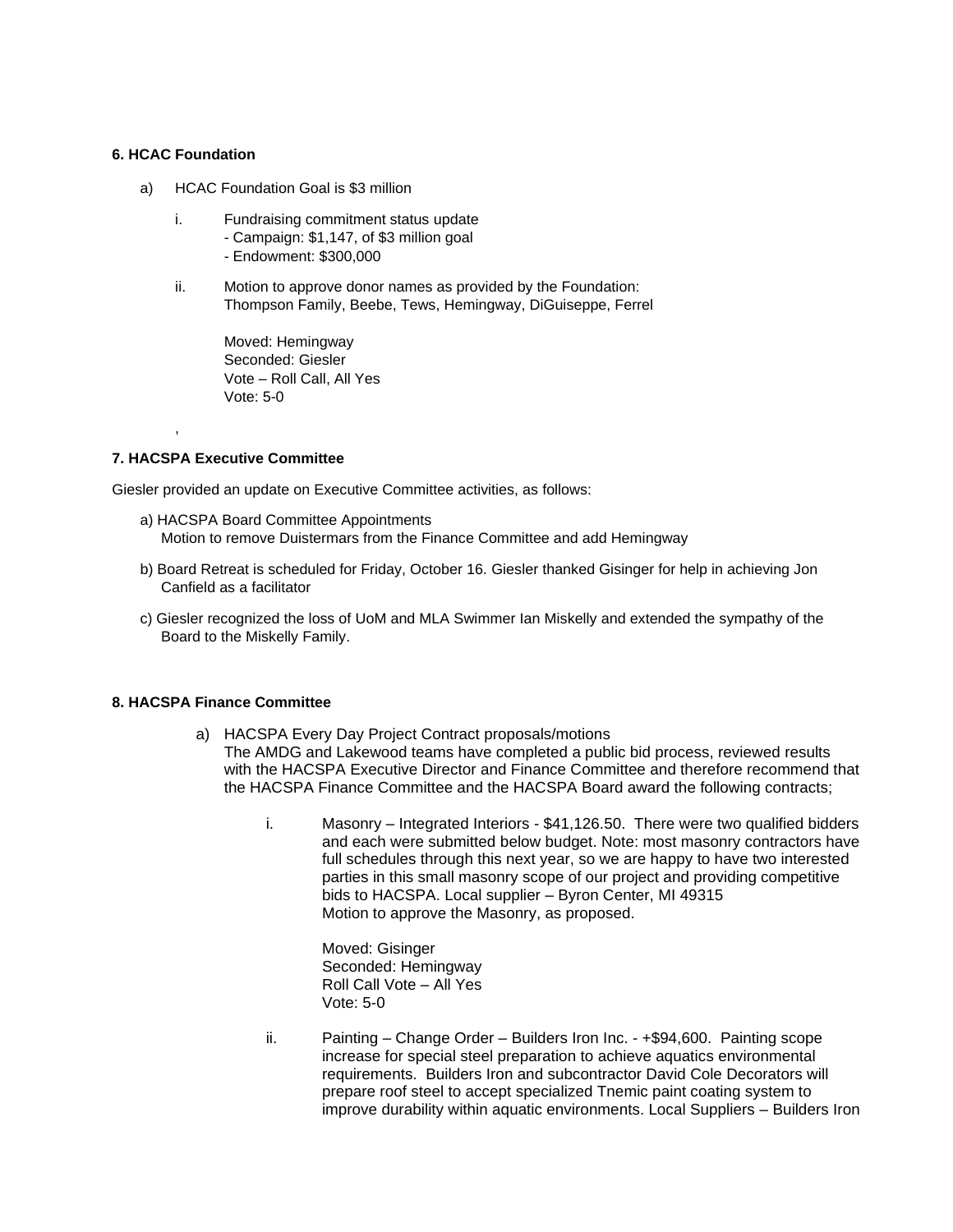Inc. & David Cole Decorators; Sparta, MI 49345.

iii. Painting (natatorium interior with Tnemic Paint) – David Cole Decorators - \$225,000. A&E Team propose maintain (1) painting supplier for specialized Tnemic System painting. Local Supplier – David Cole Decorators; Sparta, MI 49345 Motion to approve Painting (ii above) as proposed and to approve David Cole Decorators (iii), as proposed.

Moved: Gisinger Seconded: Hemingway Roll Call Vote – All Yes Vote: 5-0

iv. Gisinger provided the Board with a brief 2020-2021 Budget review

## **9. Executive Director Update**

- a) August HCAC was closed by Executive Order, construction continued, essential employees continued with operational support, cleaning, renovation and planning for reopening.
- b) Sept 9, 2020 HCAC partial re-opening at 25% capacity per MI Executive Order "Safe Start # 2020-175, 176, 180"
	- II. Allowance for infant 18-year-old; swim safety, swim instruction
	- III. Allowance for Indoor Pools & Gyms (Fitness Center) at 25% capacity.
	- IV. Social distancing requirements of 6ft separation and facemask requirement except in the water
	- V. HCAC/MLA Swim Teams continue to train outdoors per 50% pool capacity allowance
- c) HCAC has begun operations with an abbreviated schedule with a break mid-day to allow for additional daily cleaning and sanitization.
- d) HCAC continues to bring back full-time staff and each have accepted and are completing significantly expanded roles.
- e) Huisingh invited the Ottawa County Health Inspector to visit the HCAC facilities to review the reopening and to also understand the renovation and construction plans. HCAC has agreed to become a host for future aquatics (pool) operators for hotel and other industries.
- f) Our swim lesson program continues to rebound and many offered classes fill prior to their opening.
- g) Our MLA Swim Team concluded its outdoor practices from an outdoor pool in Spring Lake, MI. and have begun daily practices from within HCAC. MLA continues to operate at full capacity per allowed lanes within HCAC.
- h) HACSPA customers are returning and are very thankful for re-opening and voicing approval for the safety protocols.